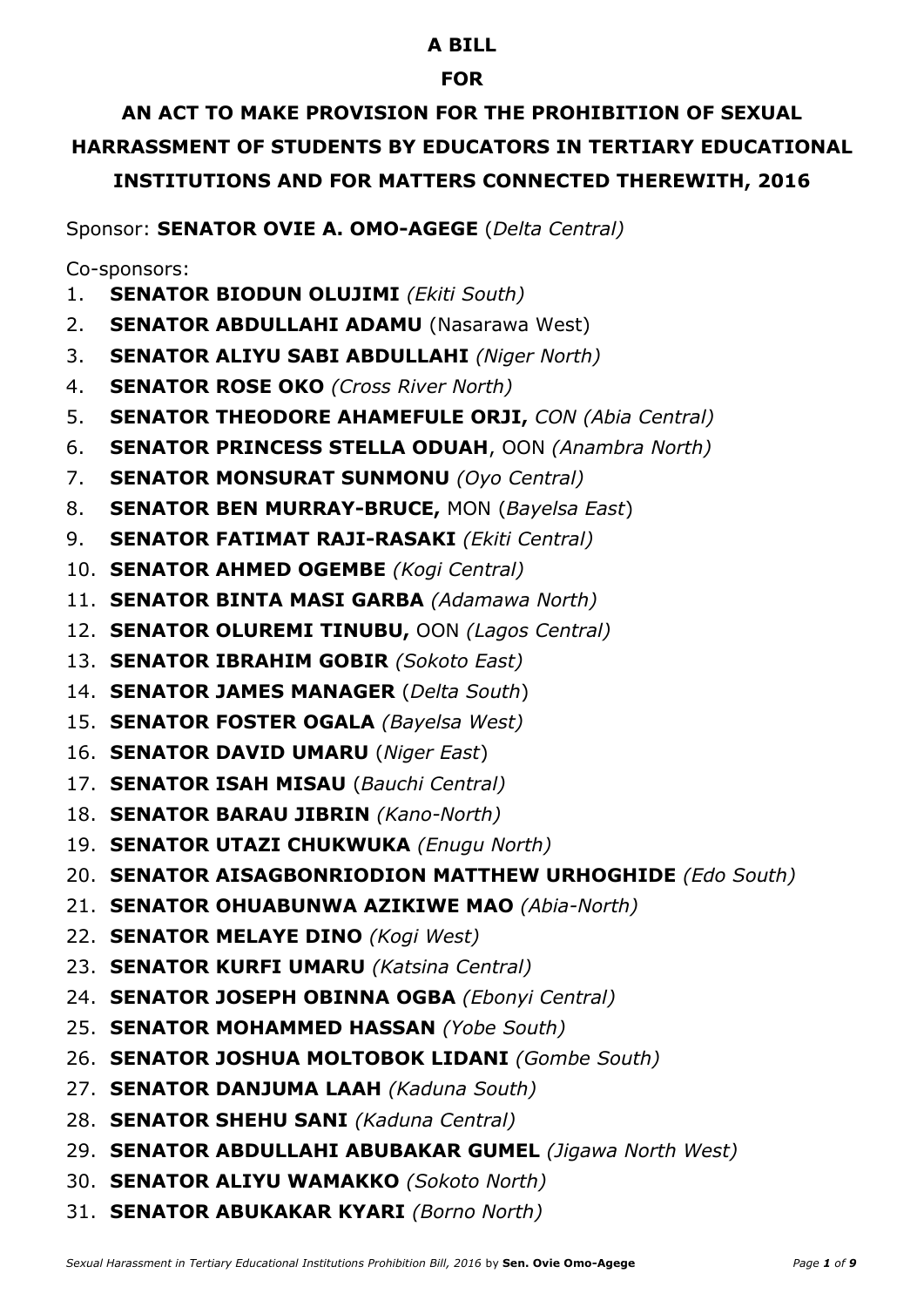- 32. **SENATOR BALA IBN NA'ALLAH** *(Kebbi South)*
- 33. **SENATOR SULEIMAN NAZIF** *(Bauchi North)*
- 34. **SENATOR SAMUEL ANYANWU** *(Imo East)*
- 35. **SENATOR NYAKO ABDUL-AZIZ** *(Adamawa Central)*
- 36. **SENATOR OLANREWAJU TEJUOSO** *(Ogun Central)*
- 37. **SENATOR JEREMIAH USEN** *(Plateau South)*
- 38. **SENATOR SAMUEL EGWU** *(Ebonyi North)*
- 39. **SENATOR BARNABAS GEMADE** *(Benue North East)*
- 40. **SENATOR MOHAMMED LAFIAGI** *(Kwara North)*
- 41. **SENATOR OLAMILEKAN ADEOLA** *(Lagos-West)*
- 42. **SENATOR ENYINNAYA ABARIBE** *(Abia-South)*
- 43. **SENATOR JONAH JANG** *(Plateau North)*
- 44. **SENATOR ISIAKA ADELEKE** *(Osun West)*
- 45. **SENATOR DURO FASEYI** *(Ekiti North)*

**BE IT ENACTED** by the National Assembly of the Federal

Republic of Nigeria as follows:

# **Citation**

1. This Act may be cited as the **Sexual Harassment in Tertiary Educational Institutions Prohibition Act, 2016**.

### **Definition of Terms**

2. In this Act, unless the context indicates otherwise,

"**administrative head**" means the vice chancellor of a university, rector of a Polytechnic/Monotechnic or a provost of a college of education or any officer who is the chief executive officer of any tertiary academic institution.

**"attorney-general"** means Attorney-General of the Federation or Attorney-General of a State

**"court"** means a High Court of a State or of the Federal Capital Territory and the Federal High Court.

"**educator**" means a faculty or non-faculty member of a tertiary educational institution including a professor, lecturer, graduate assistant, post-doctoral fellow or associate serving as a full-time or part-time instructor or a teaching fellow in similar institutional roles who teaches, educates or trains students or who provides professional educational services; or a staff or member of any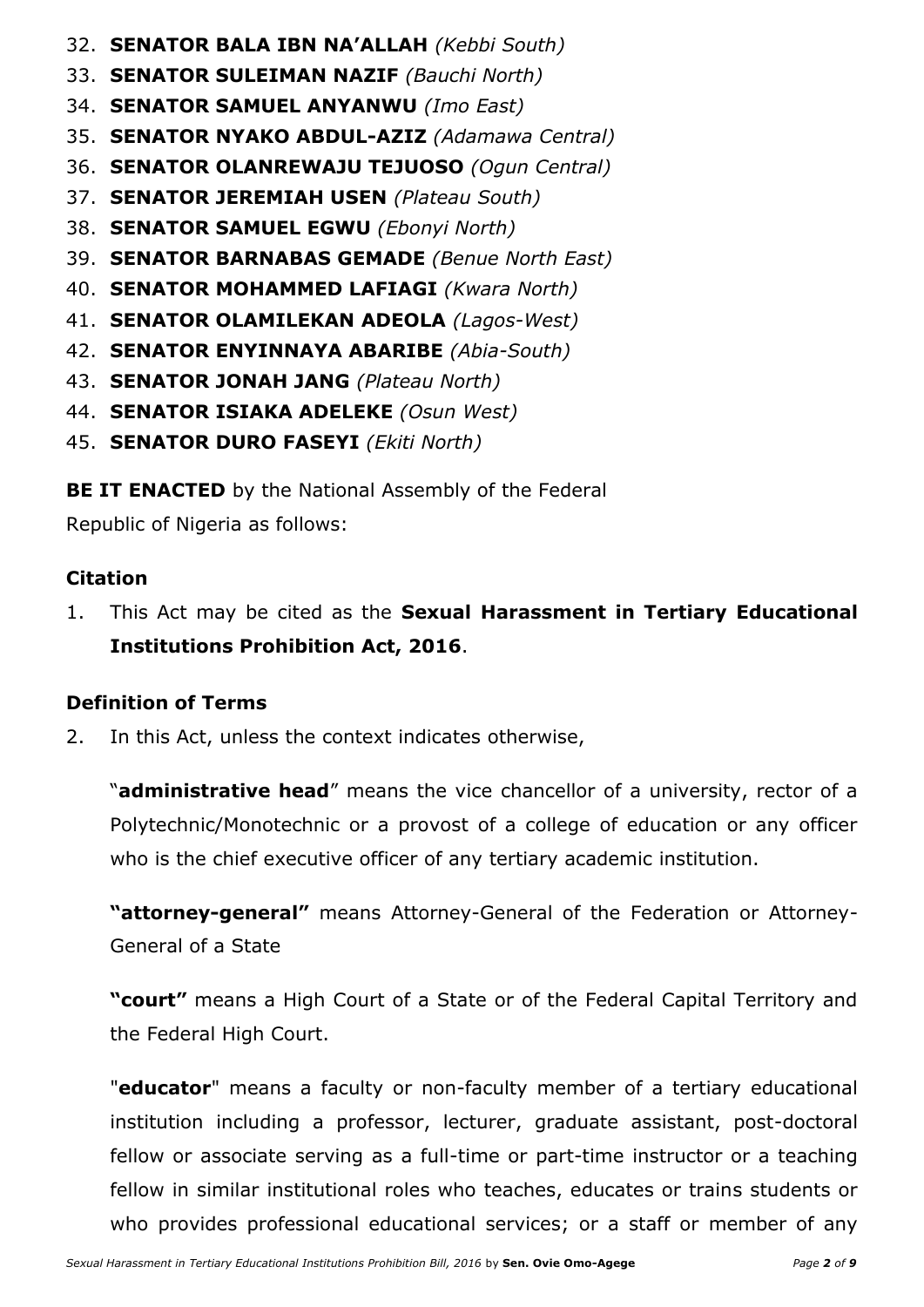tertiary educational institution who may have authority over or a mentoring relationship with any student and also includes, coaches, supervisors of student employees, advisors and directors of student organizations, students' residential fellows, and persons who advise, mentor, or evaluate students or any person who oversees any aspect of any student's academic work.

"**institution**" means any public or private tertiary or post-secondary educational institution in Nigeria and this includes any university, polytechnic, monotechnic, or college of education.

"**relationship of authority, dependency and trust"** means a relationship between an educator and a student where the educator exercises or is reasonably expected to exercise direct or indirect supervisory responsibilities over the student; a relationship that forbids all forms of sexual coercion or sexual consensus, including amorous relationships that jeopardizes or likely to jeopardize the integrity of the educational process or impairs the learning environment through conflict of interest.

### "**Sexual harassment"** includes:

- (a) Sexual intercourse between an educator and a student where the student is below the age of 18 years or is an imbecile or of generally low mental capacity or physically challenged.
- (b) any unwelcome sexual attention from an educator who knows or ought reasonably to know that such attention is unwelcome to the student; or
- (c) any unwelcome implicit or explicit behaviour, suggestions, messages or remarks of a sexual nature that have effect of offending, intimidating or humiliating the student or a related person in circumstances which a reasonable person having regard to all the circumstances would have anticipated that the student or such related person would be offended, intimidated or humiliated;
- (d) any implied or expressed promise of reward by an educator to a student or related person for complying with a sexually oriented request or demand; or
- (e) any implied or expressed threat of reprisal or actual reprisal from an educator to a student or related person for refusal to comply with a sexually oriented request or demand.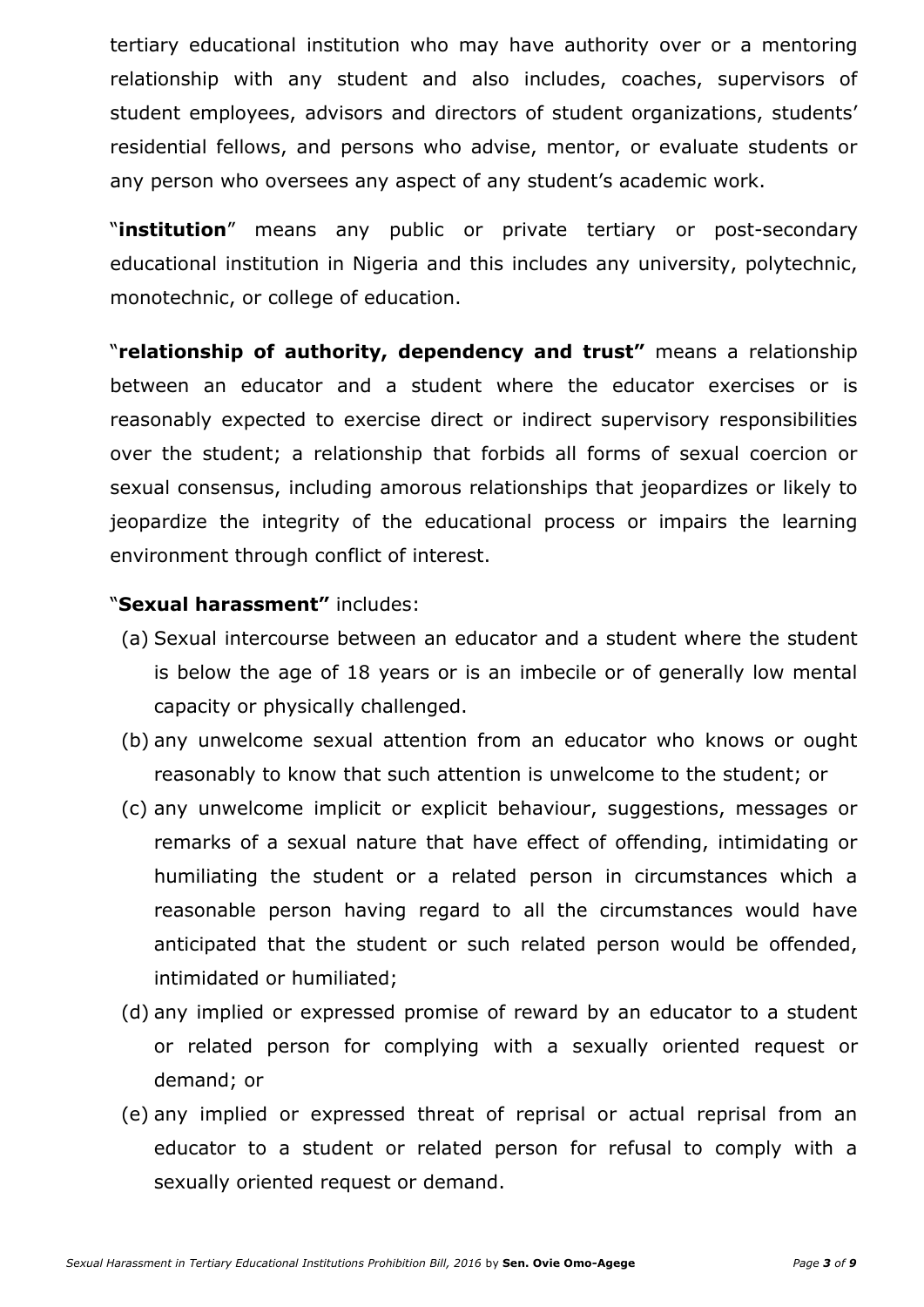**"sexual intercourse**" means penetration of a sexual nature of the vagina or anus or mouth of the student by the penis or mouth or finger of the educator or any instrument or toy by the educator and for this purpose, a male student can be sexually harassed by a female educator.

"**student**" refers to any person enrolled in any educational or training programs of a tertiary educational institution or post-secondary institution, and this includes persons seeking admission to study in any tertiary educational institution or post-secondary institution.

"**supervision**" means course teaching, training, examining, grading, advising, counselling, and includes any other form of guidance of a student on any academic or non-academic matter.

# **Relationship of Trust**

- 3. A relationship of authority, dependency and trust shall be construed to exist between an educator and a student in an institution if:
	- (1) the educator is directly or indirectly involved in the full-time or part-time academic training, teaching, advising, supervising and education of the student; or
	- (2) the educator has direct or indirect academic or non-academic authority over the student; or
	- (3) the student depends, directly or indirectly, on the educator in any manner whatsoever.

### **Offences**

- 4. An educator shall be guilty of committing an offence of sexual harassment against a student if he/she –
	- (1) has sexual intercourse with a student who is:
		- (a) less than 18 years of age; or
		- (b) an imbecile or of generally low mental capacity; or
		- (c) blind or deaf or otherwise physically challenged.
	- (2) has sexual intercourse with a student or demands for sex from a student or a prospective student as a condition to study in an institution; or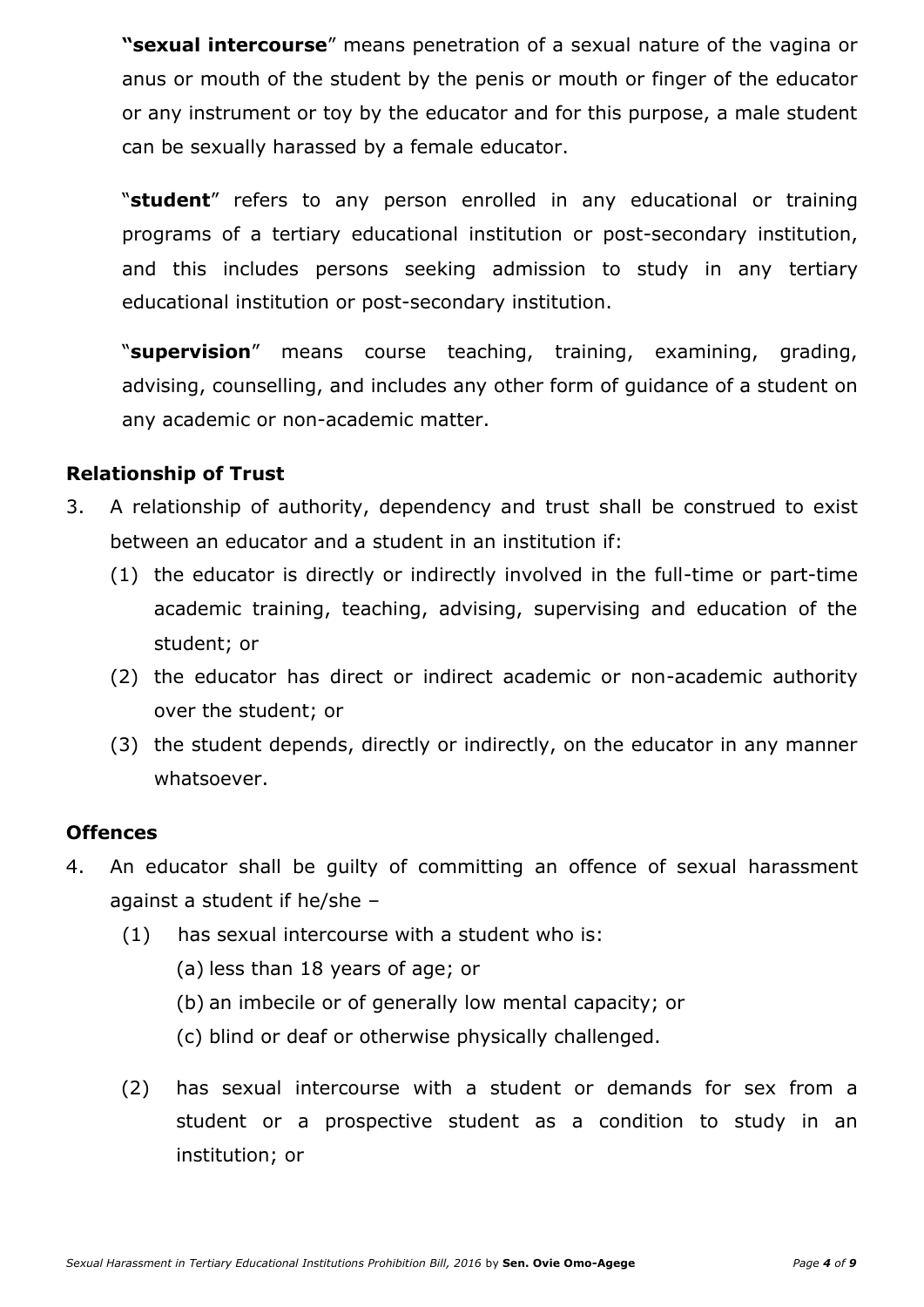- (3) has sexual intercourse with a student or demands for sex from a student or a prospective student as a condition to the giving of a passing grade or the granting of honours and scholarships, or the payment of stipend, allowance or other benefits, privileges or considerations; or
- (4) solicits sex from or makes sexual advances towards a student when the sexual solicitation or sexual advances result in an intimidating, hostile or offensive environment for the student; or
- (5) directs or induces another person to commit any act of sexual harassment under this Act, or cooperates in the commission of sexual harassment by another person without which it would not have been committed; or
- (6) grabs, hugs, rubs or strokes or touches or pinches the breasts or hair or lips or hips or buttocks or any other sensual part of the body of a student; or
- (7) displays, gives or sends by hand or courier or electronic or any other means naked or sexually explicit pictures or videos or sex related objects to a student; or
- (8) whistles or winks at a student or screams or exclaims or jokes or makes sexually complimentary or uncomplimentary remarks about a student's physique.
- 5. For the purposes of the offences created in Section 4 of this Act, it shall be a defence that the educator and the student are legally married.
- 6. It shall not be a defence to any offence created in Section 4 of this Act that a student consented to the offence.

### **Commencement of Criminal Proceedings**

7. A complaint for the offence of sexual harassment may be made by a student or by any other person to the Nigerian Police or to the Attorney-General who shall take necessary measures to commence criminal proceedings against the educator.

#### **Penalty**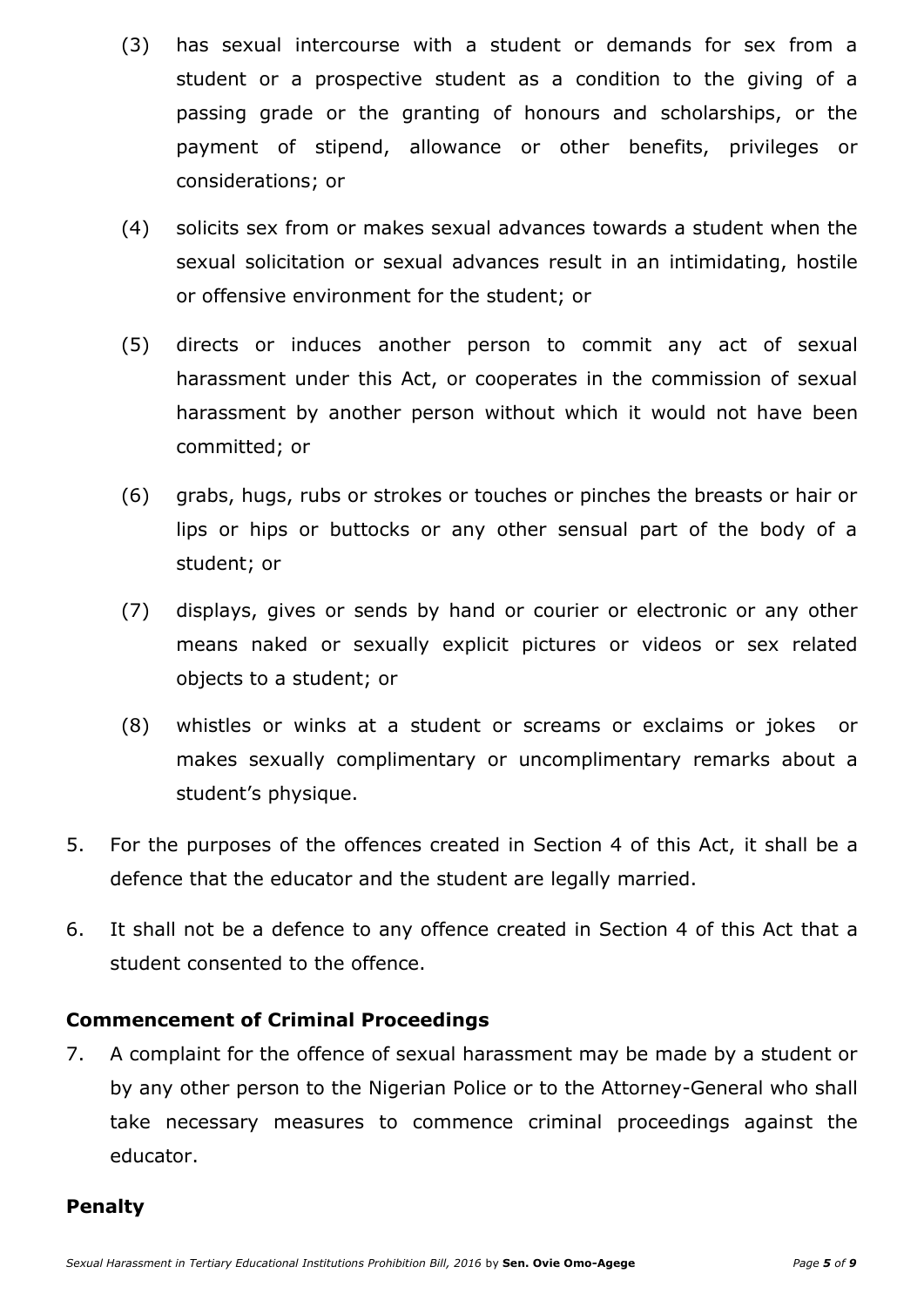8. Any person who commits any of the acts specified in Section 4 of this Act is guilty of an offence and shall, on conviction, be sentenced to imprisonment of up to 5 years but not less than 2 years and there shall be no option of a fine.

# **Civil Action for Breach of Fiduciary Duty**

- 9. Notwithstanding the provisions of Sections 4, 7 and 8 of this Act or any other part of this Act, the right of a student who alleges sexual harassment by an educator to commence and maintain a civil action in Court for breach of fiduciary duty contrary to Section 3 of this Act is preserved.
- 10. The standard of proof in any proceedings for breach of fiduciary duty under Section 3 of this Act shall be the same standard applicable in all civil proceedings.

# **Institutional Disciplinary Measures**

- 11. Nothing shall preclude an institution from proceeding under the institution's established Rules and Regulations for the internal administrative discipline of staff in related circumstances, provided that:
	- (a) Where criminal proceedings under this Act have been commenced and pending in a Court in respect of a complaint of sexual harassment, no disciplinary body in an institution shall have the power to commence or to continue disciplinary proceedings in respect of acts to which this Act relates.
	- (b) Where internal disciplinary proceedings have been concluded and appropriate sanctions imposed, such administrative or disciplinary sanctions shall not be a bar to prosecution in a court under this Act for acts of sexual harassment.
	- (c) Where internal administrative or disciplinary sanctions have been imposed before commencement of criminal proceedings, a court, in passing sentence, shall have regard to the sanctions already imposed on the educator.

# 12. **Institutional Disciplinary Procedure**

(1) Where a student complains of sexual harassment, he or she shall submit a written Sexual Harassment Complaint to the administrative head of the institution where the complaint arose and shall specify the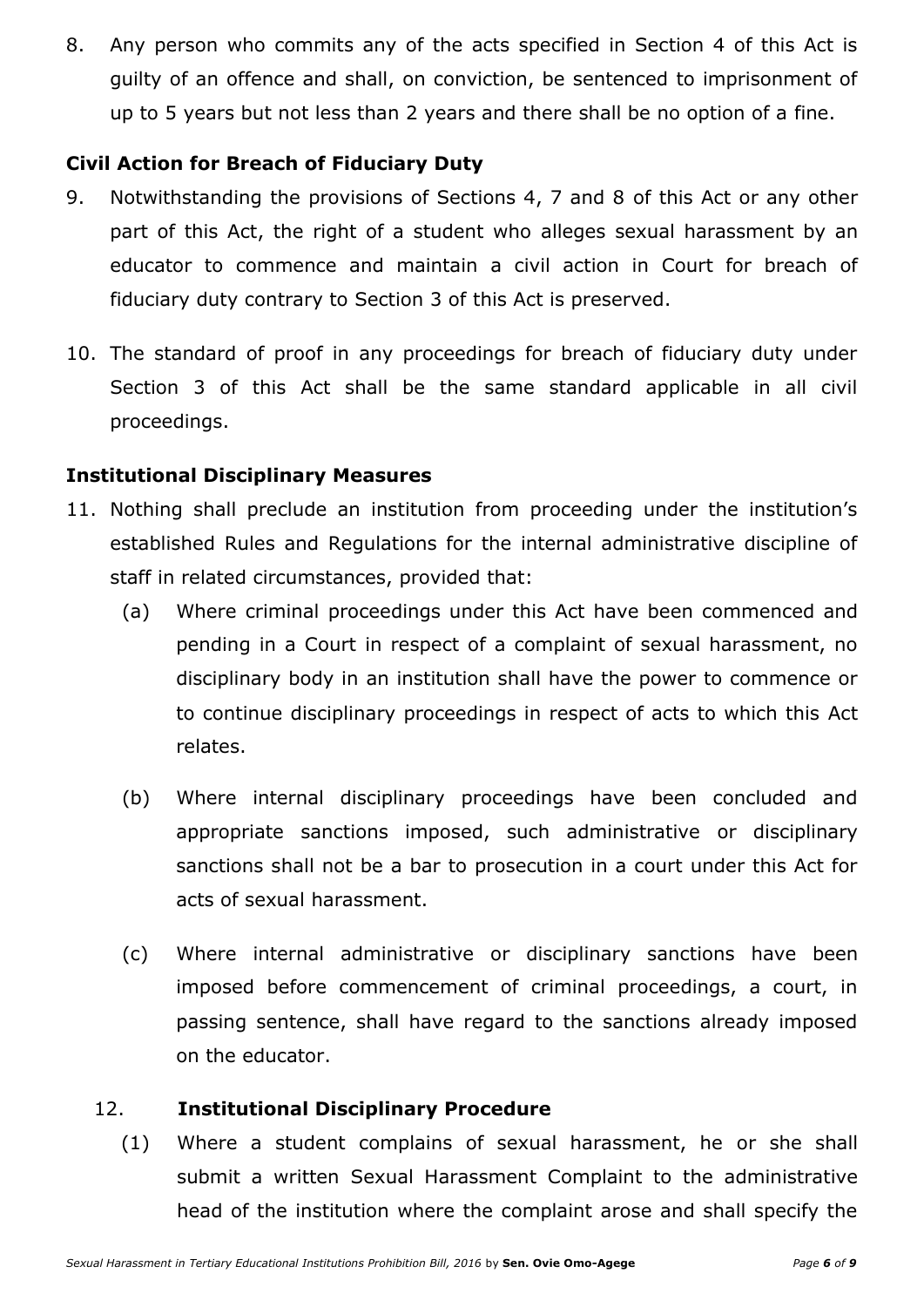name and address of the educator who is alleged to have committed sexual harassment as defined under Section 4 of this Act.

- (2) The complaint mentioned in sub-section (1) of this section of this Act may be made by the student in person or by the student's relative, guardian, or lawyer, or any person who has sufficient interest in the wellbeing of the student.
- (3) Upon receipt of a Sexual Harassment complaint by the administrative head, he shall, within seven (7) working days, constitute a panel to be known and called Sexual Harassment Prohibition Committee to determine sexual harassment complaints under the provisions of this Act.
- (4) Where the complaint is against an academic staff, the Sexual Harassment Prohibition Committee shall be headed by a non-academic staff who shall not be less than the rank of an Assistant Director or its equivalent with membership which shall include a representative of the student body and a representative of the academic staff of the institution.
- (5) Where the complaint is against a non-academic staff, the Sexual Harassment Prohibition Committee shall be headed by an academic staff who shall not be less than the rank of a Senior Lecturer or its equivalent with membership which shall include a representative of the student body and a representative of the administrative or nonacademic staff of the institution.
- (6) The membership of the Sexual Harassment Prohibition Committee shall be five (5) persons, including a Chairman who shall direct the Committee's proceedings.
- (7) Any 3 (three) members of the Sexual Harassment Prohibition Committee, including the Chairman, shall form a quorum.
- (8) A Sexual Harassment Prohibition Committee shall conduct its proceedings with utmost fairness to the parties and compliance with the rules of natural justice.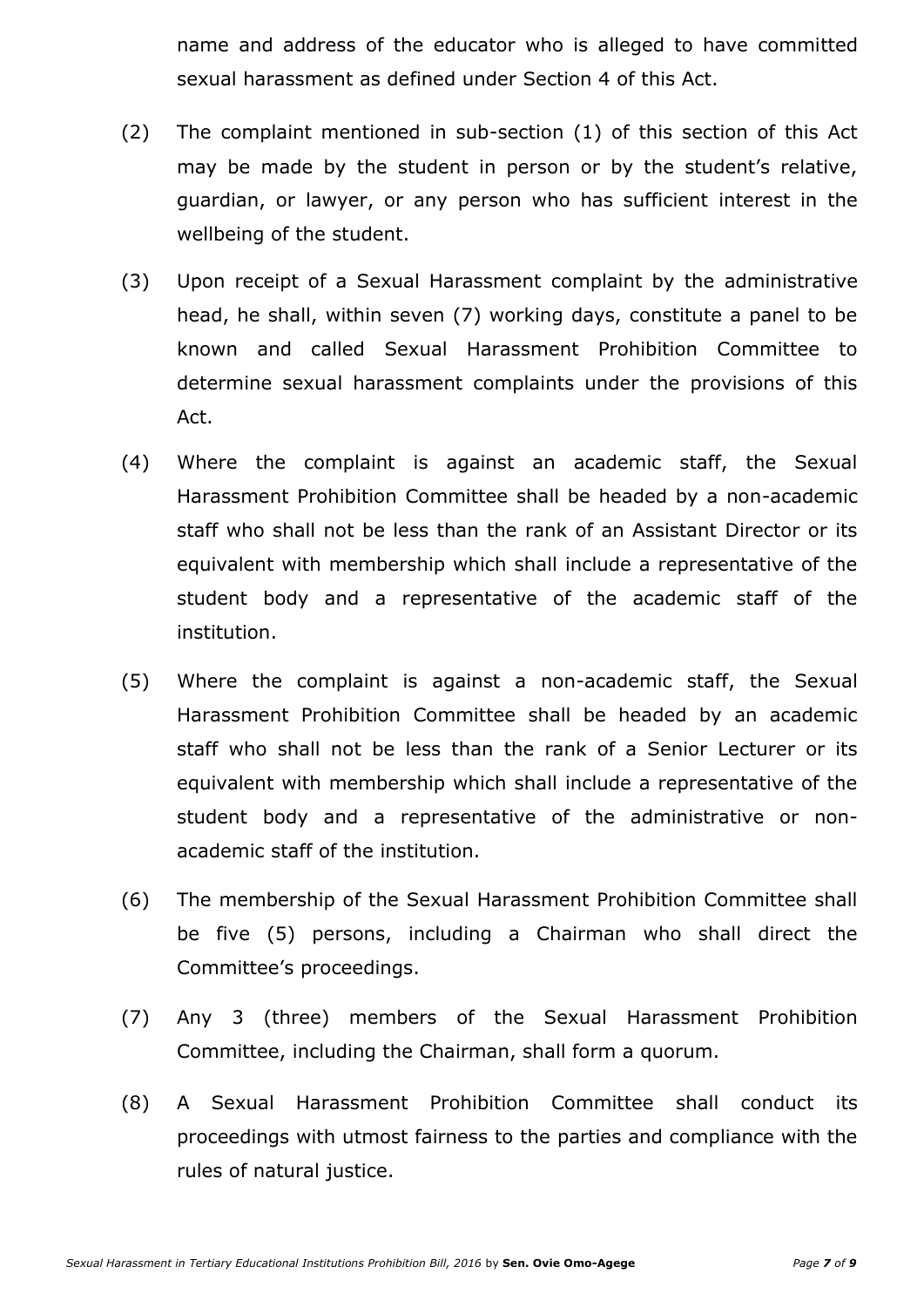- (9) A Sexual Harassment Prohibition Committee shall judiciously and fairly exercise its discretion with regards to the number of witnesses that may be allowed to testify during its proceedings.
- (10) The decision of the Sexual Harassment Prohibition Committee which shall be in writing shall be by a simple majority.
- (11) Where the complaint of a student is made out, the Sexual Harassment Prohibition Committee may recommend to the administrative head the dismissal of the educator or any other appropriate sanction such as reduction in rank of the educator concerned.
- (12) Where it is shown at the conclusion of the Sexual Harassment Prohibition Committee's proceedings that the complaint was false or was made with malice, the committee may recommend to the administrative head appropriate sanction against the student which may include dismissal of the student from the institution or other appropriate sanction which may include suspension for up to one year.
- (13) A Sexual Harassment Prohibition Committee shall deliver its decision in writing within thirty (30) days from the date of its inauguration by the administrative head.

# **Judicial Review**

13. An educator or a student shall be entitled to apply to a High Court for judicial review of the decision of a Sexual Harassment Prohibition Committee if the educator or student is dissatisfied with that decision or part thereof.

# **Criminal Liability of Administrative Head**

- 14. Where before the commencement of criminal proceeding under this Act for sexual harassment, a student has made a formal complaint in writing to the administrative head of the institution complaining of sexual harassment against an educator, it shall be an offence for the administrative head to fail or neglect to set up a Sexual Harassment Prohibition Committee to look into the complaint within seven (7) working days of receipt of the complaint.
- 15. An administrative head who is guilty under Section 13 of this Act shall, upon conviction, be sentenced to not less than two (2) years imprisonment or a fine of not less than N2,000,000.00) or both.